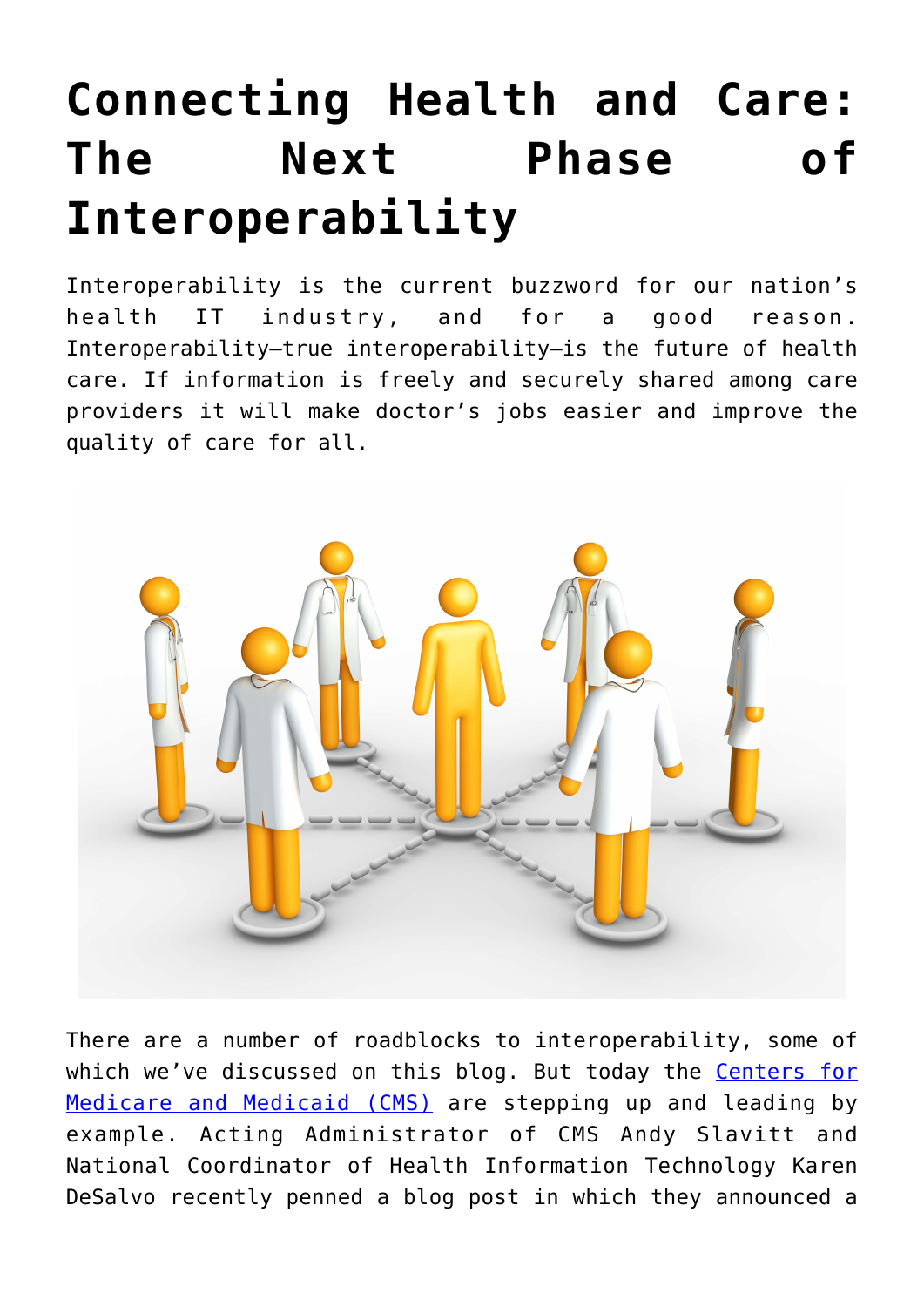new initiative to amend the "Interoperability Roadmap", making connecting health and care for the nation easier for states.

States will now be able to request 90 percent matching funds from CMS to "connect a broader variety of Medicaid providers to a health information exchange." What that means is care providers, whether they are a hospital, mental health facility, substance abuse treatment center or otherwise, will be interconnected



Previously, alternative care, such as behavioral health, had not been connected to primary care. That gap meant that doctors, who may be providing emergency treatment, could not immediately access the full scope of a patient's medical